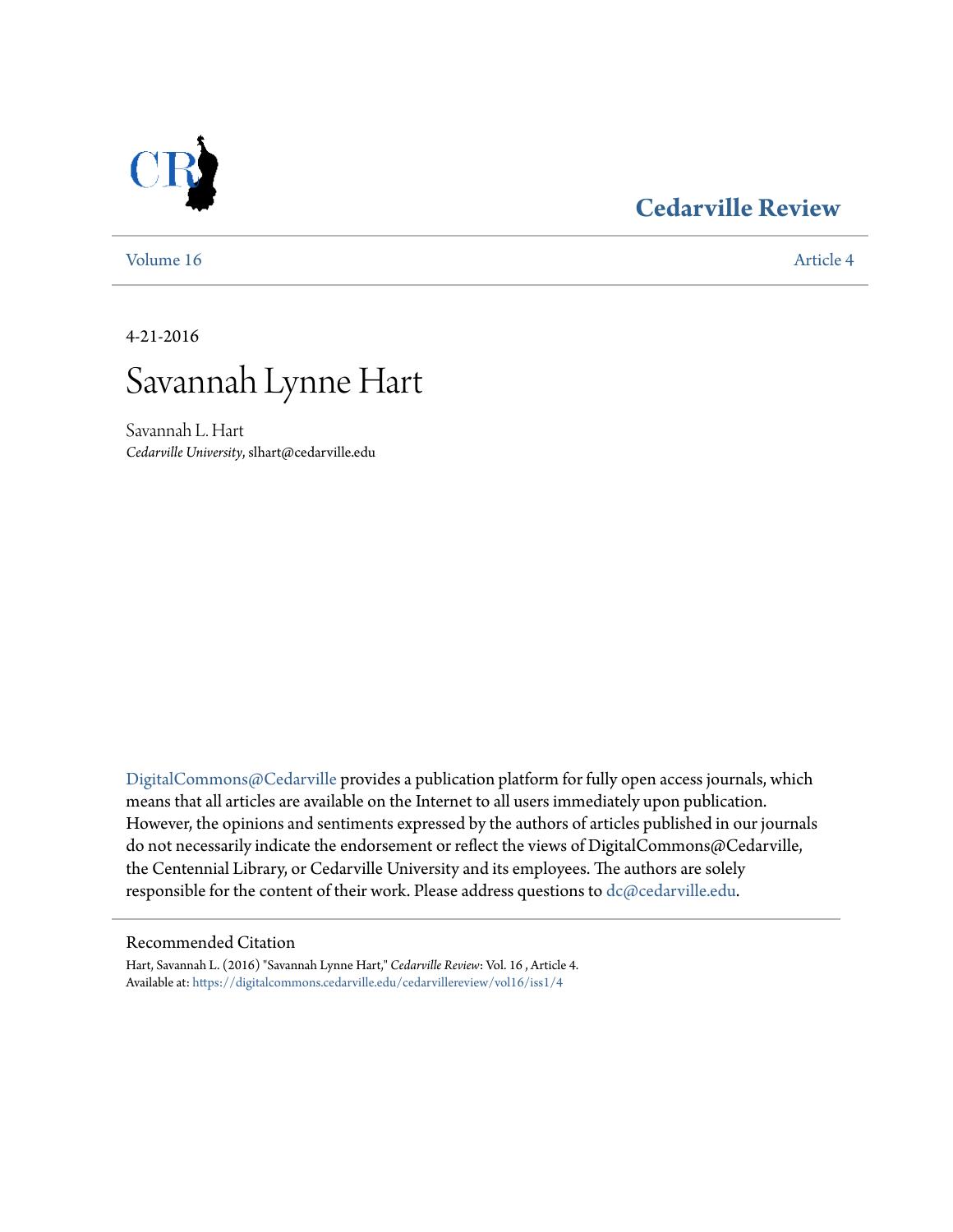## Savannah Lynne Hart

Browse the contents of [this issue](https://digitalcommons.cedarville.edu/cedarvillereview/vol16/iss1) of *Cedarville Review*.

#### **Description (Optional)**

This abstract piece depicts the meanings of my three names: "savannah" meaning "grassy plain","lynne" meaning "lake", and "hart" meaning "deer." I captured the scene in an abstract style influenced by some other cultures as well as my own preferences.

# **Creative Commons License**<br> **C** 080

This work is licensed under a [Creative Commons Attribution-Noncommercial-No Derivative Works 4.0](http://creativecommons.org/licenses/by-nc-nd/4.0/) [License.](http://creativecommons.org/licenses/by-nc-nd/4.0/)

#### **About the Contributor (Optional)**

Savannah Hart is a freshman Studio Art major at Cedarville from Beavercreek, Ohio. The things she cherishes most include: the unconditional love of God, her family and other relationships, art, and deep conversation.

Follow this and additional works at: [https://digitalcommons.cedarville.edu/cedarvillereview](https://digitalcommons.cedarville.edu/cedarvillereview?utm_source=digitalcommons.cedarville.edu%2Fcedarvillereview%2Fvol16%2Fiss1%2F4&utm_medium=PDF&utm_campaign=PDFCoverPages)



Part of the <u>[Art and Design Commons](http://network.bepress.com/hgg/discipline/1049?utm_source=digitalcommons.cedarville.edu%2Fcedarvillereview%2Fvol16%2Fiss1%2F4&utm_medium=PDF&utm_campaign=PDFCoverPages)</u>